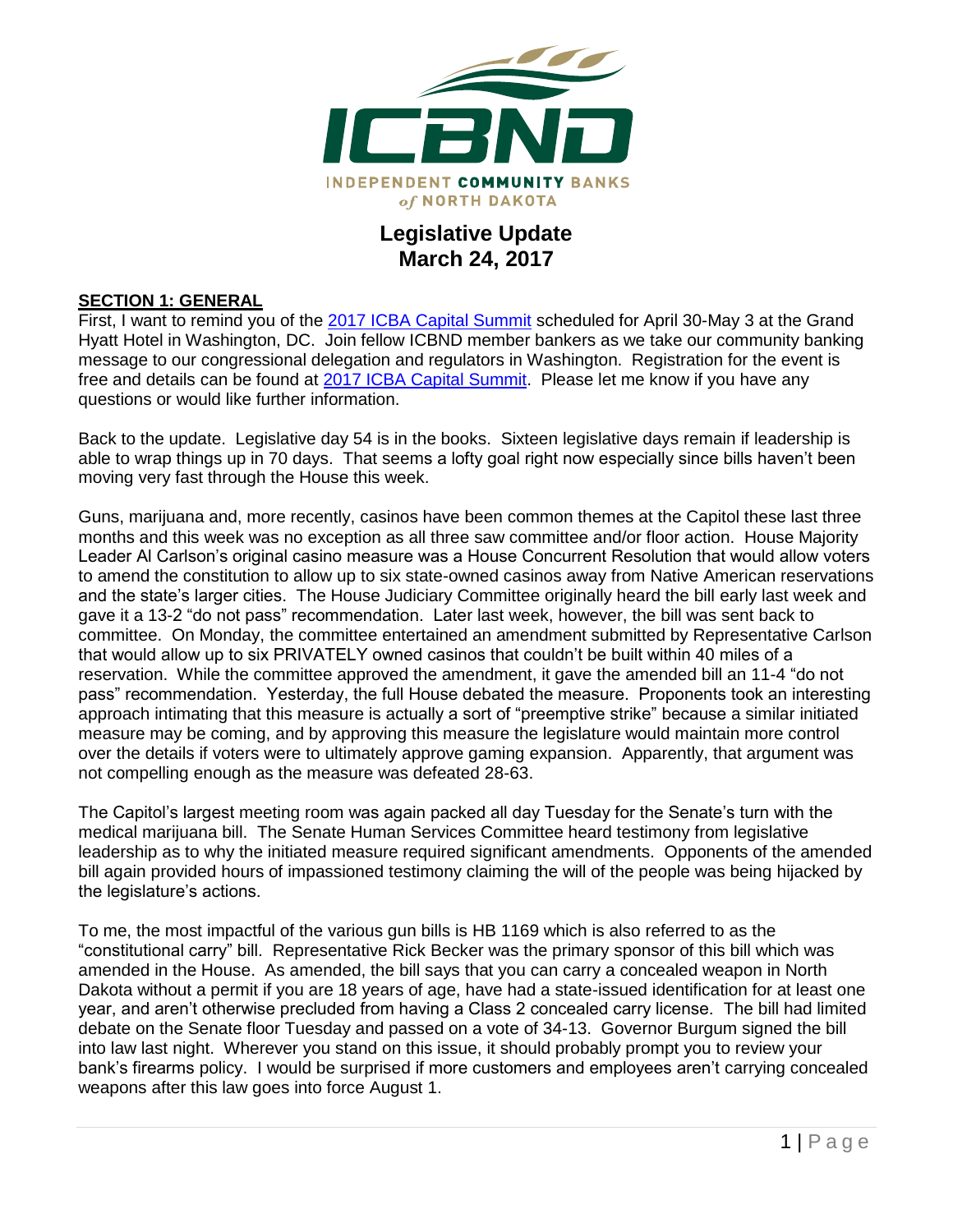### **SECTION 2: BILL UPDATES FROM ICBND "PRIORITY" TRACKING LIST**

**SB 2212** – relates to the residency requirements for bank directors. Currently, two-thirds of the directors of a state chartered bank must be residents of North Dakota. The original Senate bill added a 100 mile buffer, but the House amended that eliminating the mileage buffer and instead stating two-thirds must be citizens of the United States which ICBND supported. The House passed the amended bill and the Senate gave its concurrence today by a vote of 35-12. Now it's off to the Governor's desk.

**SB 2266 and SB 2008** – SB 2266 was a wearily traveled amended bill that ultimately sought an interim study of possibly merging the state securities agency and the Department of Financial Institutions. I testified against this bill in the House IBL Committee and it was narrowly defeated on the House floor last week 43-48. So, it's dead, right? *Well*, not exactly. The Government Ops Division of the House Appropriations Committee considered resurrecting the bill language into the DFI budget bill SB 2008. Legislators are searching mightily to find efficiencies in government which I certainly applaud, but we just don't think this is an avenue that serves our members or produces meaningful savings. Yesterday, ICBND communicated concerns to the committee and individual members including reasons why. I was pleased that the Government Ops Division ultimately gave SB 2008 a "do pass" recommendation without the addition of the proposed amendment.

**SB 2276** – relates to prohibitions on nonprofit corporations pledging restricted assets as collateral. The bill was amended to our satisfaction in the House Judiciary Committee which gave the amended measure a 15-0 "do pass" recommendation Tuesday. It was placed on the 6<sup>th</sup> order for consideration of amendments, but was rereferred to committee during Wednesday's floor session to clean up a technicality which should be finalized early next week.

**SB 2340** – is the North Dakota Land Title Association's bill to implement flat fees for certain document filings with the county recorders. The bill was amended by the House Political Subdivisions Committee to the chagrin of the recorders and given a 9-5 "do pass" recommendation Tuesday and also placed on the 6<sup>th</sup> order for amendments. The recorders stormed House members and were successful in getting it sent back to committee for reconsideration Wednesday. ICBND has not taken a position on this bill but is monitoring it very closely because one never knows.

#### **SECTION 3: BILL HEARINGS NEXT WEEK –** *None for next week***.**

Legislator contact information can be found at<http://www.legis.nd.gov/contact-my-legislators> and you can check on any legislative activities through the Legislative Council's web page at [www.legis.nd.gov.](http://www.legis.nd.gov/)

Thank you for your participation in the legislative process. Please call, email or text me with any questions or concerns. If you'd like to be taken off this distribution list or if there are others in your organization that should be on the distribution list for the legislative updates, please let me know.

Sincerely,

Bang D. Haugen

*Barry D. Haugen [barryh@icbnd.com](mailto:barryh@icbnd.com) cell: 701.955.4308 office: 701.258.7121*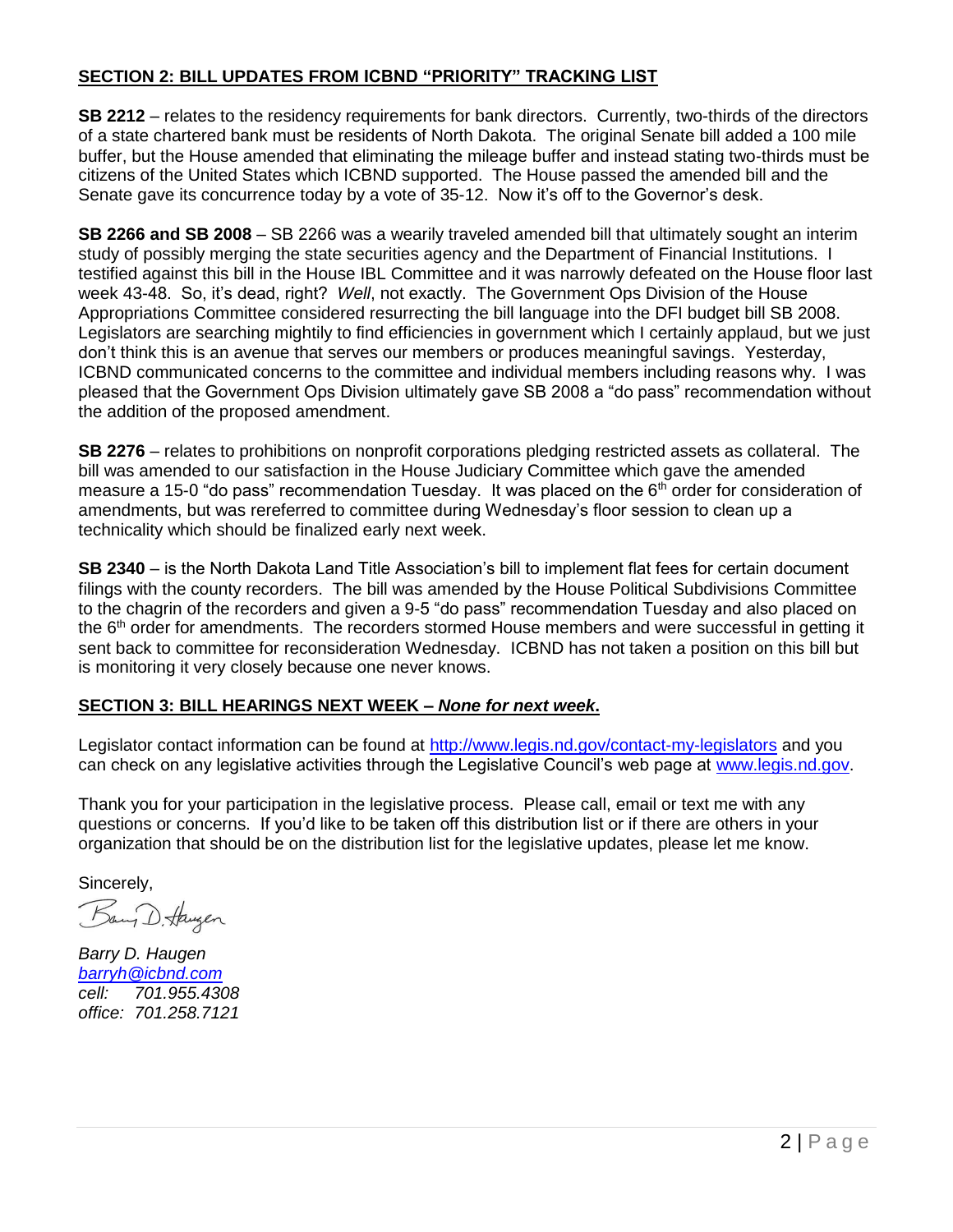

# **ICBND PRIORITY LIST AND BILL STATUS DETAIL**

| <b>Bill</b>    | <b>Status</b>                                                                                                                                                       | <b>Title</b>                                                                                                                                                                                                                                    |
|----------------|---------------------------------------------------------------------------------------------------------------------------------------------------------------------|-------------------------------------------------------------------------------------------------------------------------------------------------------------------------------------------------------------------------------------------------|
| HB 1126        | House: PASSED<br>Senate: INTRODUCED<br>02/22 S Introduced, first reading, referred<br><b>Agriculture Committee</b><br>03/16 S Committee Hearing - 09:00 AM          | Relating to public warehouse and grain buyer<br>licensing and insolvencies of public<br>warehouses and grain buyers; and to repeal<br>sections 60-02-39 and 60-02.1-25, of the<br>North Dakota Century Code, relating to<br>warehouse closures. |
| HB 1162        | House: PASSED<br>Senate: DEFEATED<br>03/15 S Reported back, do not pass, placed on<br>calendar 6 1 0<br>03/16 S Second reading, failed to pass, yeas 5<br>nays 41   | Relating to competition between the<br>government and private industry and to require<br>a report to the legislative management.                                                                                                                |
| HB 1164        | House: DEFEATED<br>01/16 H Reported back, do not pass, placed on<br>calendar 11 2 1<br>01/19 H Second reading, failed to pass, yeas<br>14 nays 76                   | Relating to a corporate income tax credit for<br>reimbursement of employee child care<br>expenditures; and to provide an effective<br>date.                                                                                                     |
| HB 1169        | House: PASSED<br>Senate: PASSED<br>03/23 H Signed by Speaker<br>03/23 H Sent to Governor                                                                            | Relating to carrying a handgun; to amend and<br>reenact sections 62.1-04-02 and 62.1-04-04 of<br>the North Dakota Century Code, relating to<br>carrying concealed firearms or dangerous<br>weapons; and to provide a penalty.                   |
| <b>HB 1177</b> | House: DEFEATED<br>01/19 H Amendment adopted, placed on<br>calendar<br>01/23 H Second reading, failed to pass, yeas 9<br>nays 81                                    | Relating to the collection of property by<br>affidavit and the effect of the affidavit.                                                                                                                                                         |
| HB 1182        | House: PASSED<br>Senate: INTRODUCED<br>02/20 S Introduced, first reading, referred<br><b>Finance and Taxation Committee</b><br>03/01 S Committee Hearing - 02:00 PM | Relating to renaissance zone tax credits and<br>exemptions; to repeal sections 40-63-06 and<br>40-63-07 of the North Dakota Century Code,<br>relating to renaissance zone income tax<br>credits; and to provide an effective date.              |
| HB 1219        | House: PASSED<br>Senate: PASSED<br><b>Governor: SIGNED</b><br>03/20 H Sent to Governor<br>03/23 H Signed by Governor 03/22                                          | Relating to the process for converting<br>manufactured housing to real property.                                                                                                                                                                |
| HB 1223        | House: DEFEATED<br>01/27 H Amendment adopted, placed on<br>calendar<br>01/31 H Second reading, failed to pass, yeas<br>19 nays 72                                   | Relating to allowing employers to purchase<br>private insurance for worker's compensation<br>coverage.                                                                                                                                          |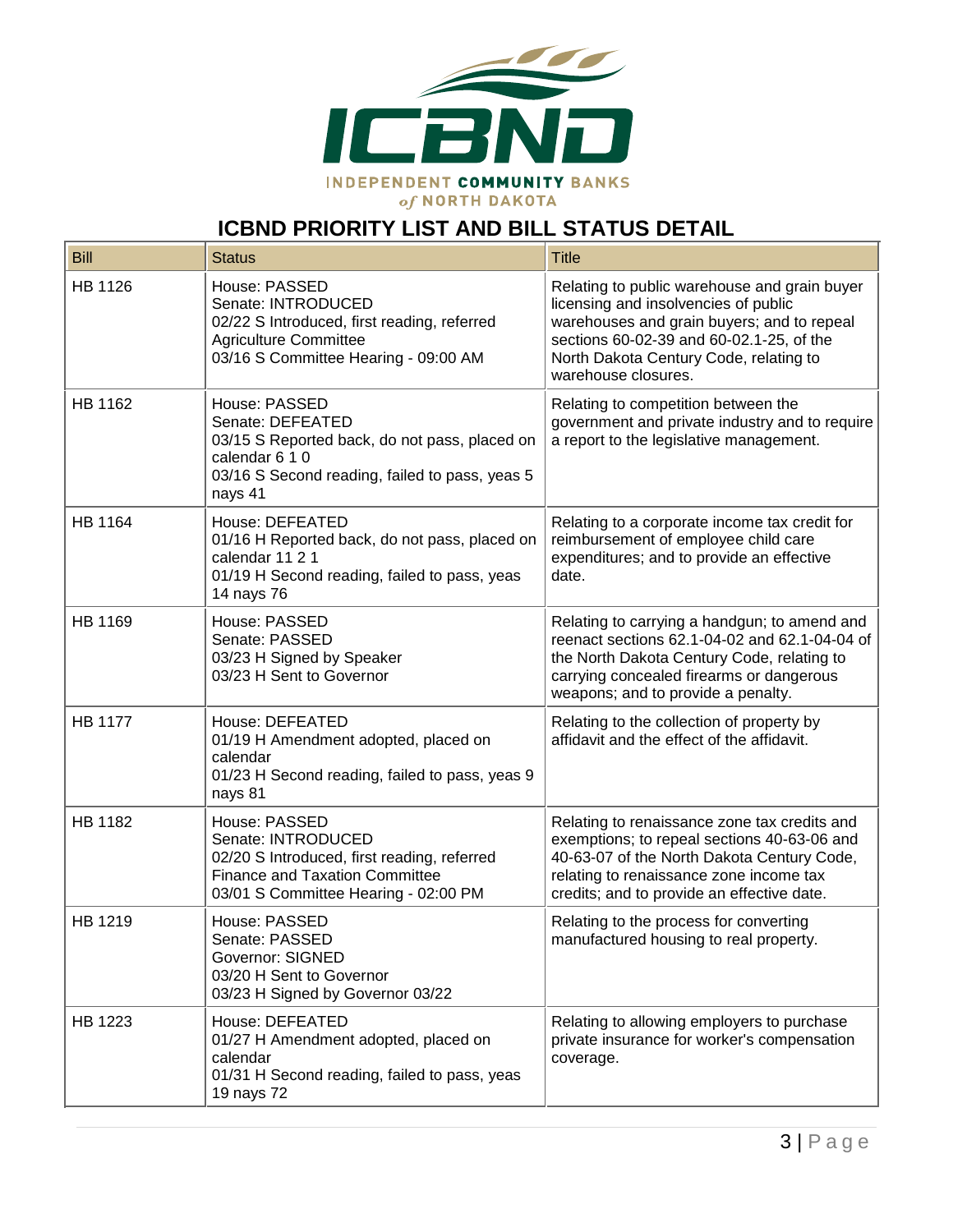| <b>HB 1228</b> | House: PASSED<br>Senate: PASSED<br><b>Governor: SIGNED</b><br>03/22 H Signed by Governor 03/21<br>03/23 Filed with Secretary Of State 03/22                      | Relating to actions to contest the validity of a<br>trust, trust decanting, and directed trustees; to<br>amend and reenact sections 47-02-27.4, 59-<br>04.2-03, and 59-16-13 of the North Dakota<br>Century Code, relating to exclusions from the<br>rule against perpetuities and a trustee's duty to<br>inform; to repeal sections 59-14-01, 59-14-04,<br>and 59-16-08 of the North Dakota Century<br>Code, relating to the capacity of a settlor of a<br>revocable trust, actions contesting the validity<br>of a trust, and powers to direct a trustee; and<br>to provide for retroactive application. |
|----------------|------------------------------------------------------------------------------------------------------------------------------------------------------------------|------------------------------------------------------------------------------------------------------------------------------------------------------------------------------------------------------------------------------------------------------------------------------------------------------------------------------------------------------------------------------------------------------------------------------------------------------------------------------------------------------------------------------------------------------------------------------------------------------------|
| HB 1263        | House: DEFEATED<br>01/31 H Reported back, do not pass, placed on<br>calendar 12 2 0<br>02/06 H Second reading, failed to pass, yeas<br>13 nays 77                | Relating to the state's minimum wage.                                                                                                                                                                                                                                                                                                                                                                                                                                                                                                                                                                      |
| <b>HB 1297</b> | House: WITHDRAWN<br>01/20 H Request return from committee<br>01/20 H Withdrawn from further consideration                                                        | Relating to creation of the affordable housing<br>revolving loan fund; to provide a continuing<br>appropriation; and to provide for a transfer.                                                                                                                                                                                                                                                                                                                                                                                                                                                            |
| HB 1303        | House: PASSED<br>Senate: DEFEATED<br>03/20 S Reported back, do not pass, placed on<br>calendar 600<br>03/21 S Second reading, failed to pass, yeas 0<br>nays 47  | A BILL for an Act to prohibit state agencies<br>from filling vacant employee positions; to<br>provide for a report; and to declare an<br>emergency.                                                                                                                                                                                                                                                                                                                                                                                                                                                        |
| <b>HB 1327</b> | House: DEFEATED<br>02/03 H Reported back, do not pass, placed on<br>calendar 13 1 0<br>02/10 H Second reading, failed to pass, yeas<br>24 nays 66                | Relating to exceptions from inspections for<br>home repairs performed by a homeowner.                                                                                                                                                                                                                                                                                                                                                                                                                                                                                                                      |
| HB 1352        | House: INTRODUCED<br>Senate: PASSED<br>03/14 S Emergency clause carried<br>03/15 H Returned to House (12)                                                        | Relating to custody and disposition of<br>abandoned motor vehicles; and to declare an<br>emergency.                                                                                                                                                                                                                                                                                                                                                                                                                                                                                                        |
| HB 1382        | House: PASSED<br>Senate: DEFEATED<br>03/09 S Reported back, do not pass, placed on<br>calendar 600<br>03/10 S Second reading, failed to pass, yeas<br>14 nays 32 | Relating to the establishment of an education<br>savings account program.                                                                                                                                                                                                                                                                                                                                                                                                                                                                                                                                  |
| HB 1425        | House: PASSED<br>Senate: INTRODUCED<br>02/22 S Introduced, first reading, referred<br><b>Judiciary Committee</b><br>03/22 S Committee Hearing - 10:00 AM         | A BILL for an Act to protect the rights and<br>privileges granted under the United States<br>Constitution.                                                                                                                                                                                                                                                                                                                                                                                                                                                                                                 |
| SB 2008        | Senate: PASSED<br>House: INTRODUCED<br>03/02 H Committee Hearing - 08:30 AM<br>03/15 H Committee Hearing - 10:30 AM                                              | A BILL for an Act to provide an appropriation<br>for defraying the expenses of the department<br>of financial institutions.                                                                                                                                                                                                                                                                                                                                                                                                                                                                                |
| SB 2014        | Senate: PASSED<br>House: INTRODUCED                                                                                                                              | Relating to the essential service worker home<br>ownership program, housing incentive fund tax<br>credits, and essential service worker home                                                                                                                                                                                                                                                                                                                                                                                                                                                               |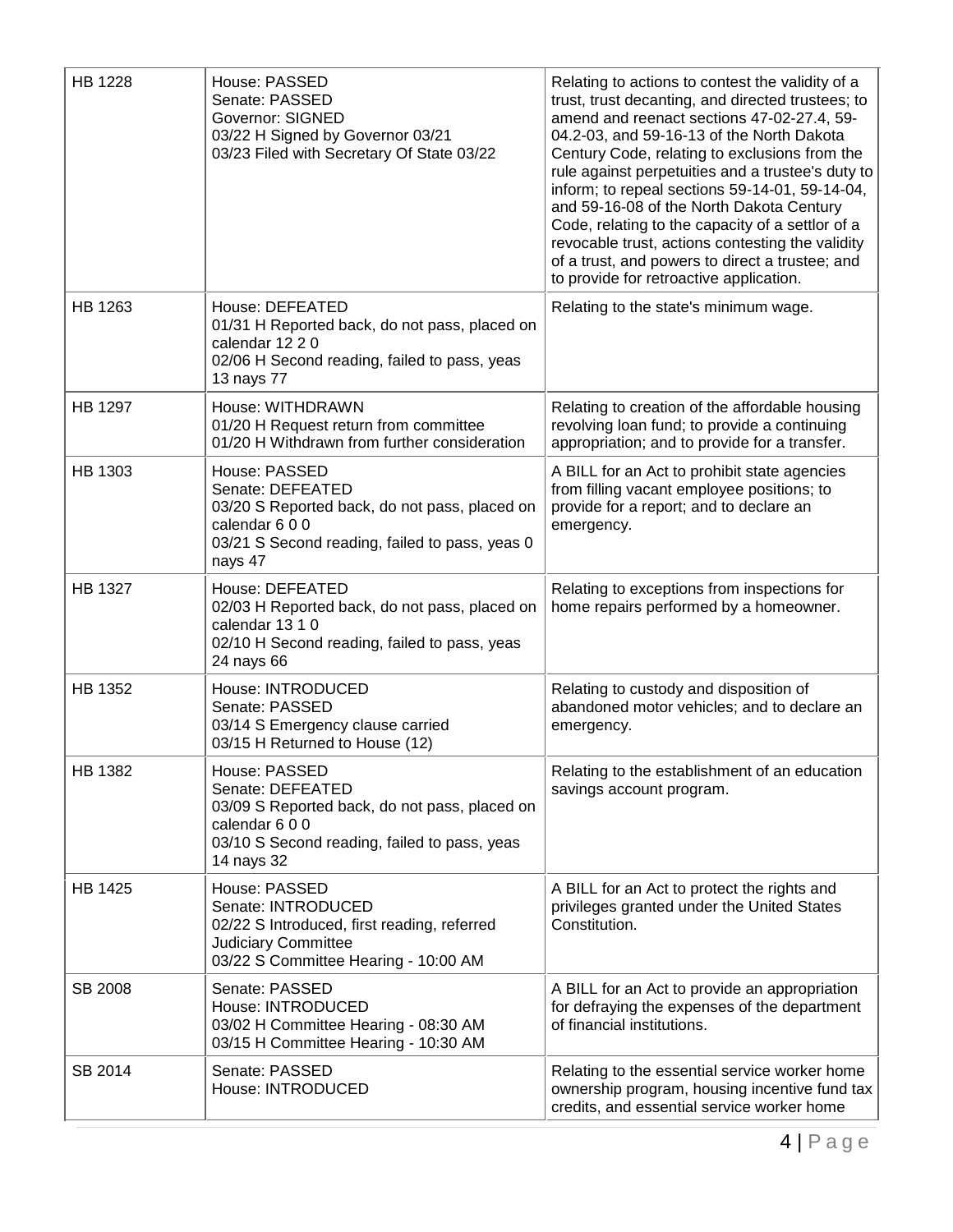|         | 03/09 H Committee Hearing - 03:15 PM<br>03/15 H Committee Hearing - 08:30 AM                                                                                       | ownership fund tax credits; to amend and<br>reenact sections 15-62.1-07, 28-25-11, 54-17-<br>40, and 57-62-02 of the North Dakota Century<br>Code, relating to loan guarantee fees,<br>suspension of occupational or professional<br>licenses, the housing incentive fund, and coal<br>development trust fund allocations; to repeal<br>section 54-17-41 of the North Dakota Century<br>Code, relating to housing incentive fund<br>reports; to provide statements of legislative<br>intent; to provide exemptions; to provide an<br>effective date; and to provide an expiration<br>date. |
|---------|--------------------------------------------------------------------------------------------------------------------------------------------------------------------|--------------------------------------------------------------------------------------------------------------------------------------------------------------------------------------------------------------------------------------------------------------------------------------------------------------------------------------------------------------------------------------------------------------------------------------------------------------------------------------------------------------------------------------------------------------------------------------------|
| SB 2068 | Senate: DEFEATED<br>01/26 S Reported back, do not pass, placed on<br>consent calendar 14 0 0<br>01/27 S Second reading, failed to pass, yeas 0<br>nays 45          | A BILL for an Act to provide an appropriation<br>for defraying the expenses of the department<br>of financial institutions.                                                                                                                                                                                                                                                                                                                                                                                                                                                                |
| SB 2074 | Senate: DEFEATED<br>01/26 S Reported back, do not pass, placed on<br>consent calendar 14 0 0<br>01/27 S Second reading, failed to pass, yeas 0<br>nays 45          | Relating to the infrastructure revolving loan<br>fund, the housing incentive fund, the transfer<br>of North Dakota mill and elevator profits to the<br>general fund, and the coal development trust<br>fund; to provide legislative intent; and to<br>provide an exemption.                                                                                                                                                                                                                                                                                                                |
| SB 2100 | Senate: PASSED<br>House: DEFEATED<br>02/23 H Reported back, do not pass, placed on<br>calendar 14 0 0<br>03/01 H Second reading, failed to pass, yeas 4<br>nays 84 | Relating to definitions under the North Dakota<br>money transmitter Act.                                                                                                                                                                                                                                                                                                                                                                                                                                                                                                                   |
| SB 2130 | Senate: DEFEATED<br>01/27 S Amendment adopted, placed on<br>calendar<br>01/30 S Second reading, failed to pass, yeas 8<br>nays 37                                  | Relating to defaulted student loan collection; to<br>amend and reenact sections 15-62.1-04, 15-<br>62.1-06, 15-62.1-07, and 15-62.1-10 of the<br>North Dakota Century Code, relating to<br>defaulted student loan collection; and to<br>provide for a retroactive application.                                                                                                                                                                                                                                                                                                             |
| SB 2159 | Senate: PASSED<br>House: PASSED<br><b>Governor: SIGNED</b><br>03/17 S Signed by Governor 03/15<br>03/20 Filed with Secretary Of State 03/16                        | Relating to management of a limited liability<br>company; and to provide for retroactive<br>application.                                                                                                                                                                                                                                                                                                                                                                                                                                                                                   |
| SB 2160 | Senate: PASSED<br>House: PASSED<br><b>Governor: SIGNED</b><br>03/14 S Signed by Governor 03/13<br>03/16 Filed with Secretary Of State 03/13                        | Relating to the duties of a recorder and<br>providing notice of foreclosure of tax liens; and<br>to provide an effective date.                                                                                                                                                                                                                                                                                                                                                                                                                                                             |
| SB 2167 | Senate: DEFEATED<br>02/03 S Reported back, do not pass, placed on<br>calendar 600<br>02/07 S Second reading, failed to pass, yeas<br>11 nays 33                    | Relating to the adoption of central standard<br>time; and to repeal section 40-01-20 of the<br>North Dakota Century Code, relating to<br>daylight saving time.                                                                                                                                                                                                                                                                                                                                                                                                                             |
| SB 2192 | Senate: DEFEATED<br>02/16 S Reported back, do not pass, placed on                                                                                                  | Relating to the housing incentive fund tax<br>credit; to amend and reenact sections 54-17-                                                                                                                                                                                                                                                                                                                                                                                                                                                                                                 |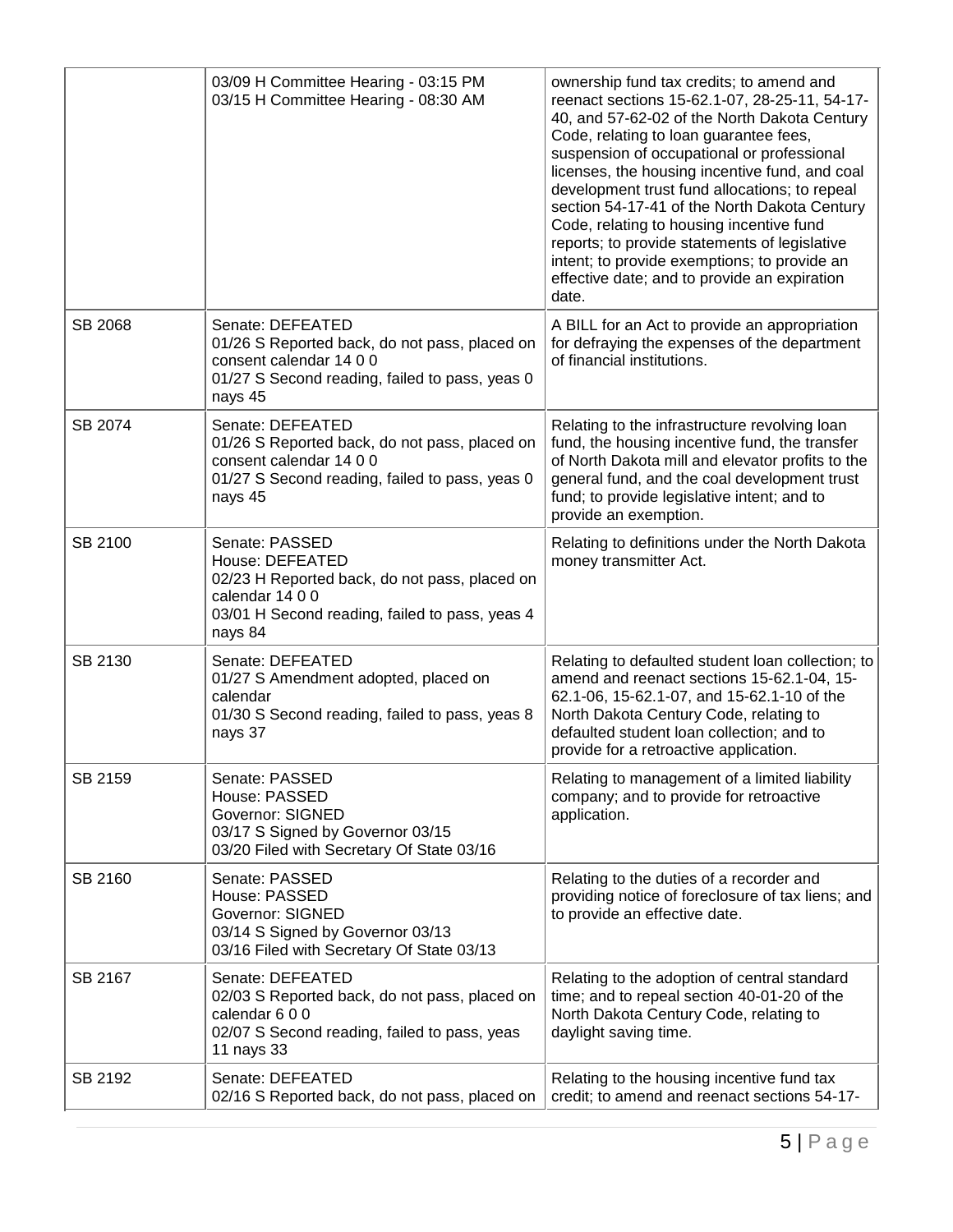|         | calendar 14 0 0<br>02/17 S Second reading, failed to pass, yeas 0<br>nays 45                                                                                         | 40 and 54-17-41 of the North Dakota Century<br>Code, relating to the housing incentive fund<br>and housing finance agency report; to provide<br>a transfer; and to provide an appropriation.                                                                                                                                                                                                           |
|---------|----------------------------------------------------------------------------------------------------------------------------------------------------------------------|--------------------------------------------------------------------------------------------------------------------------------------------------------------------------------------------------------------------------------------------------------------------------------------------------------------------------------------------------------------------------------------------------------|
| SB 2212 | Senate: INTRODUCED<br>House: PASSED<br>03/14 H Second reading, passed as amended,<br>yeas 89 nays 3<br>03/15 S Returned to Senate (12)                               | Relating to residency requirements of bank<br>directors.                                                                                                                                                                                                                                                                                                                                               |
| SB 2234 | Senate: DEFEATED<br>02/16 S Reported back, do not pass, placed on<br>calendar 14 0 0<br>02/17 S Second reading, failed to pass, yeas 0<br>nays 45                    | Relating to the establishment of an essential<br>service worker home ownership incentive<br>program and essential service worker home<br>ownership incentive fund; to amend and<br>reenact subsection 3 of section 54-17-40 of<br>the North Dakota Century Code, relating to the<br>housing incentive fund; to provide an<br>appropriation and transfer; and to provide a<br>continuing appropriation. |
| SB 2260 | Senate: DEFEATED<br>01/25 S Reported back, do not pass, placed on<br>calendar 6 0 1<br>01/26 S Second reading, failed to pass, yeas 0<br>nays 46                     | Relating to exemptions from money broker<br>regulation.                                                                                                                                                                                                                                                                                                                                                |
| SB 2266 | Senate: PASSED<br>House: DEFEATED<br>03/13 H Amendment adopted, placed on<br>calendar<br>03/15 H Second reading, failed to pass, yeas<br>43 nays 48                  | Relating to the insurance commissioner taking<br>over the duties of the department of securities<br>and the securities commissioner; to provide for<br>correction of statutory references; and to<br>provide appropriation transfers.                                                                                                                                                                  |
| SB 2276 | Senate: PASSED<br>House: INTRODUCED<br>03/21 H Reported back amended, do pass,<br>amendment placed on calendar 15 0 0<br>03/22 H Rereferred to Judiciary             | Relating to the prohibition of the diversion of<br>restricted assets and the priority of those<br>assets in a dissolution.                                                                                                                                                                                                                                                                             |
| SB 2296 | Senate: PASSED<br>House: PASSED<br>03/22 S Signed by President<br>03/23 S Sent to Governor                                                                           | Relating to pledge of security in place of<br>depository bond; and to repeal section 21-04-<br>11 of the North Dakota Century Code, relating<br>to records of securities.                                                                                                                                                                                                                              |
| SB 2301 | Senate: PASSED<br>House: INTRODUCED<br>02/22 H Introduced, first reading, referred<br>Industry, Business and Labor Committee<br>03/20 H Committee Hearing - 08:30 AM | Relating to specialty pharmacy services; to<br>provide a penalty; and to provide for<br>application.                                                                                                                                                                                                                                                                                                   |
| SB 2305 | Senate: DEFEATED<br>02/06 S Reported back, do not pass, placed on<br>calendar 5 1 0<br>02/07 S Second reading, failed to pass, yeas<br>12 nays 32                    | Relating to a corporate income tax credit for<br>reimbursement of employee child care<br>expenditures; and to provide an effective<br>date.                                                                                                                                                                                                                                                            |
| SB 2317 | Senate: DEFEATED<br>02/15 S Reported back, do not pass, placed on<br>calendar 4 3 0<br>02/17 S Second reading, failed to pass, yeas<br>13 nays 32                    | Relating to insurance producer charges for<br>fees for services.                                                                                                                                                                                                                                                                                                                                       |